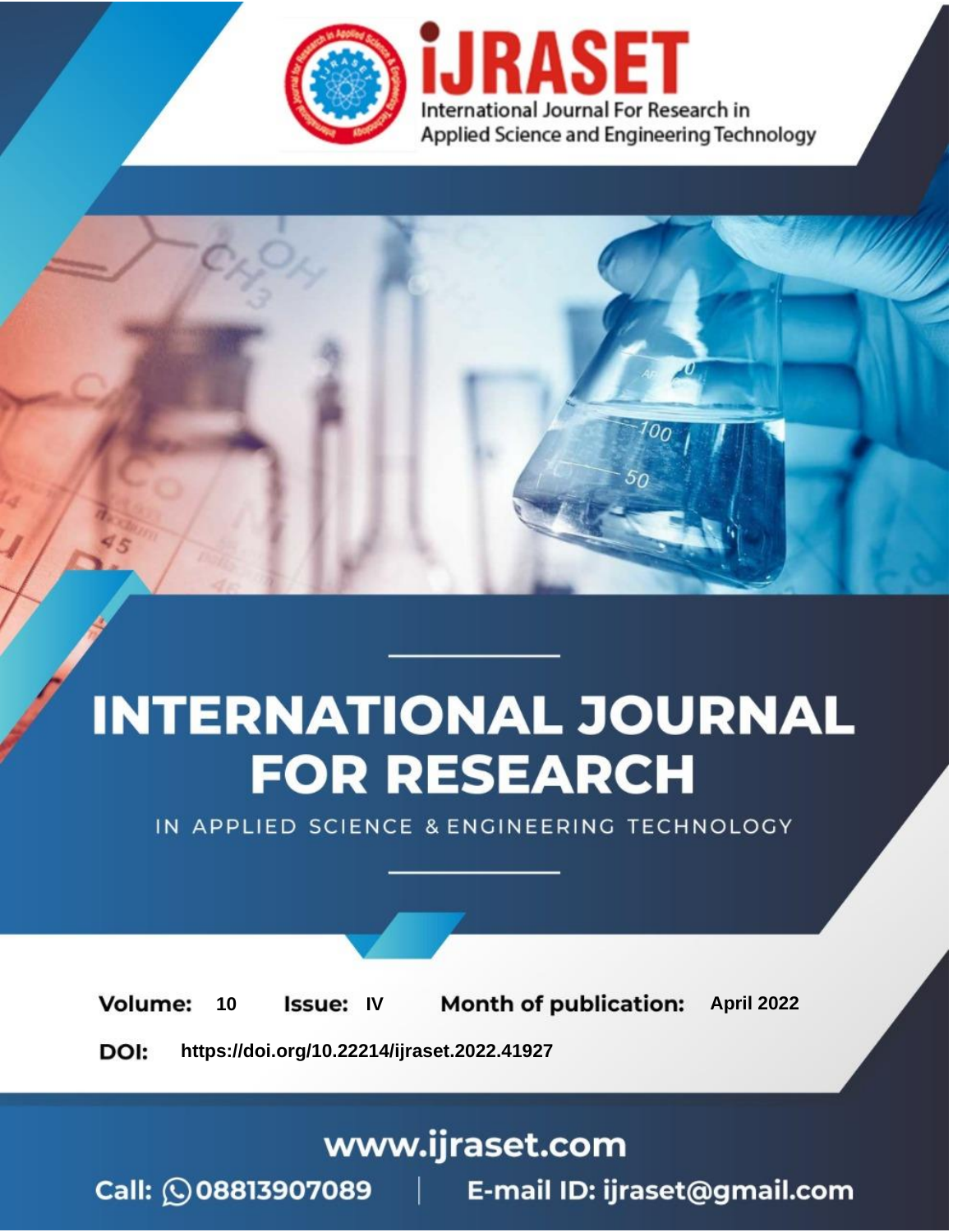

### **Analysis and Treatment of Chromic and Non-Chromic Acid Water**

Dr. V. M. Sonde<sup>1</sup>, S. H. Bhagat<sup>2</sup>, T. M. Marshettiwar<sup>3</sup>, A. M. Chinchkhede<sup>4</sup>, A. R. Satpute<sup>5</sup>, H. B. Nimbekar<sup>6</sup> *1, 2, 3, 4, 5, <sup>6</sup>Mechanical Department, Priyadarshini College of Engineering, Nagpur*

Abstract: This work aims to analyse the chemical processes i.e. anodizing and passivation to reduce water usage and then treatment of chromic and non-chromic water and to provide a feasible and economical solution to the company. The work further finds the detailed study of Aluminium & Brass metals which undergoes certain chemical processes such as Anodizing and Passivation simultaneously, which are carried out in their in-house chemical plant. The study finds the conclusion that in both the processes water is excessively used so it found the solution to install hand showers to reduce the consumption of water. *Keywords: Anodizing, Passivation, Aluminium, Brass, Nitric acid, Demineralized water (DM water), Chromic, Non-Chromic water.*

#### **I. INTRODUCTION**

With the rise of new industries and the expansion of older ones, problems of industrial waste tends to grow and impose direct danger to the quality of water. Nagpur is home to many of India's technological innovation companies and has an outstanding source platform with good infrastructure and connectivity. Sandeep Metalcraft Pvt. Ltd.(SMPL) is one of them, it is a production unit located in MIDC Nagpur. SMPL is a crucial supplier in the fast-growing aerospace market worldwide. SMPL is a primary supplier to the Defence market in India and around the world.

The objective of this project is to analyse the treatment process occurring in the company and give a solution for increased water usage and treatment of chromic and non-chromic acid water.

#### **II. HEADING**

In the company anodizing plant consists of 14 tanks carrying different chemicals and whereas passivation contains 10 tanks of slightly variable chemicals. The water usage is first observed to be used in an excess quantity for which the study mentions the cut of excess water usage in keeping the required usage of water in the desired quantity. After that, we studied the arrangements of anodizing plants and understood the chemical process which is conducted on a large scale. Thereafter we start working on the anodizing process and also on the working principle of SMPL.Following processes are done.

#### **III. TYPES OF TREATMENT**

Mainly two types of treatments are done one is passivation and another is anodizing.

#### *A. Passivation*

The passivation process is a method of improving the corrosion resistance of stainless steel parts by removing ferrous contaminants like free iron from their surface, restoring them to their original corrosion specifications.

In company following process is currently used for passivation of the product this method is mainly used for Brass products. Their tanks are filled with a different types of chemicals & water. The product is first dipped in a degreasing tank containing a mixture of 7.5 kg Surfoline SK40 & 150 Lit. DM water which is kept at temperature of 65-80 ℃, the pH of the solution is kept at a range of 12-14ph, the product is kept in the solution for about 2-5min so that all the impurities on the product is washed out. After 5mins the product is kept for 10-15 sec in a tank where the water is running. So that the ph is maintained in the range 7.2-8 ph.

After 15 seconds the product is dipped in a tank where 3 Lit. Cleansol-BR  $\& 7$  Lit. DM water is mixed  $\&$  kept at 3.5-5.5 pH at a temp of 25-35°C. Here Again the product is kept for about 3-5 min again the product is dipped in a tank of running water so that the excess. Chemical washes off & the product pH is maintained.

Now the product is dipped in a tank where 4 Lit. Of Nitric acid is mixed with 16 Lit of DM water maintaining about ph of 0.5-1 at 35-40°C temp for about 30-40 Sec. Now after different 40 sec the product is dipped in two different water tanks. After dipping in 2nd running water tank the product is dipped in a tank having 5 kg Chromic acid, 0.380 kg Sodium Sulphate & 20 lit DM maintaining ph 0.5-1 ph at temp. 25-35°C for about 20-30 sec.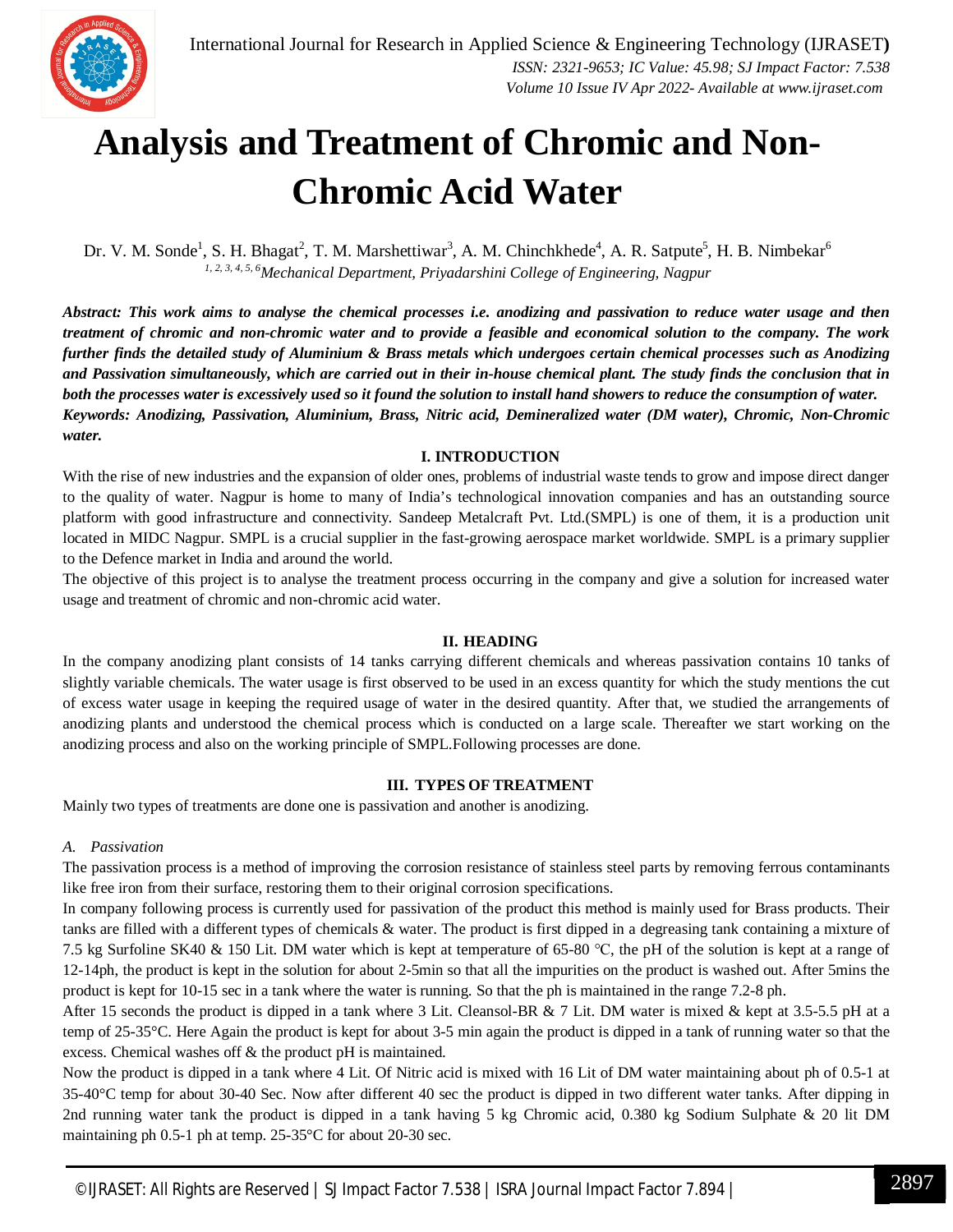

 *Volume 10 Issue IV Apr 2022- Available at www.ijraset.com*

After 30 sec product is dipped in the water tanks 3 different running water tanks. Now as per the product it is dipped in hot water tanks. Some products needs to dip in hot water some do not. At last the products are dried by blowing air at a high pressure.

**Anodizing-** Anodizing is an electrochemical process that converts the metal surface into a decorative, durable, corrosionresistant, anodic oxide finish. Aluminium is ideally suited to anodizing, although other nonferrous metals, such as magnesium and titanium, also can be anodised.

In the company following procedure is used for anodizing the products. Different tanks are filled with different type of chemicals, dm water & water. The process starts with loading of parts. A structure is made of wire on which parts are loaded. After loading the parts are sent for alkaline cleaning. A tank of 180 lit. is filled with water and I-FIN AL SC 53 at concentration of 15-45 g/l, maintaining 12-15 pH at 50-65 $^{\circ}$ C. Here the parts are dipped for 1-5 minutes, so that all the impurities are washed off. After alkaline cleaning the parts are sent for water rinse where a tank is filled with water having 10-12 pH at ambient temperature. Here the parts are dipped for 1-2 minutes.

Again, the parts are sent for water rinse but this time the pH of the water is kept at 7.2-9 pH at ambient temperature. Here the part is dipped for 1-2 minutes.

Now since the part is cleaned thoroughly the part is sent for deoxidising. A tank of 180 lit. is filled with nitric acid having concentration of 22-25% v/v maintained at 0.5-1 pH with ambient temperature. Here the part is dipped for almost 1-3 minutes. After deoxidising the parts are sent for water rinse. The tank is filled with water having 2-5 pH at ambient temperature, and parts are kept for 1-2 minutes.

The parts are again sent for water rinse but this time the pH of water is kept at 7.2-8 pH at ambient temperature. Here the part is dipped for 1-2 minutes. After water rinse parts are dipped in DM water having 6.8-7.5 pH at ambient temperature for some time. Now, after removing from DM water the part is sent for chromic acid anodizing where the part is anodised in chromic acid. Here part is kept for almost 1 hour.

After one hour the parts are sent for water rinse. The parts are rinsed two times, first the water pH is kept at 1-2 pH and second time the pH is kept at 6.8-7.5 pH. After water rinse the parts are sent for hot sealing. A tank is filled with water and ANO SEAL MX 601 having concentration 7-8 g/l maintained at 5.3-5.8 pH at 85-90<sup>o</sup>C, then the part is dipped for 5-10 minutes. At last after hot sealing the parts are dried with hot air drier.

During the process we observed that excess amount of water is used and getting wasted, and the waste water is chromic water which is hazardous and cannot be treated easily.

#### **IV. ANALYSIS**

Analysis of usage of water

During the study of the project we observed that a huge amount of water was considerably being wasted. To carry out the chemicals processes such as anodizing and passivation. The company basically uses two types of water for successful conduction of both the chemical process. The water used are

#### *A. Chromic Acidic Water*

This water contains a slightly high content chrome which makes it more vulnerable towards the mother. Nature as it can destroy the soil and other natural habitats. The company's major problem is how to handle this chromic acidic water and transport to its destination as the there are certain rules set by the Govt. of Maharashtra regarding the decomposition of various chemicals products. It is also necessary for the company to use chromic acidic water as it gives better results resulting in less time consumption and considerably good finish for the Metals used.

#### *B. Non Chromic acidic Water*

The content of this water are basically nitric acid. Nitric acid helps the process to flow in a good speed as it. Acts as a catalyser in the chemicals process. The used Non chromic acidic water i.e water containing nitric acid is then treated in the company itself for the reuse in other processes which is economically good for the Company. This water is treated by the use of ammonia and other chemicals in the boiler present in the company.

We found that there is major loss of water being carried out during both processes i.e Anodizing and passivation. We mutually came to a solution for the same. The company officials acknowledged our solution for the excess usage of the water and the solution was implemented on a trial basis.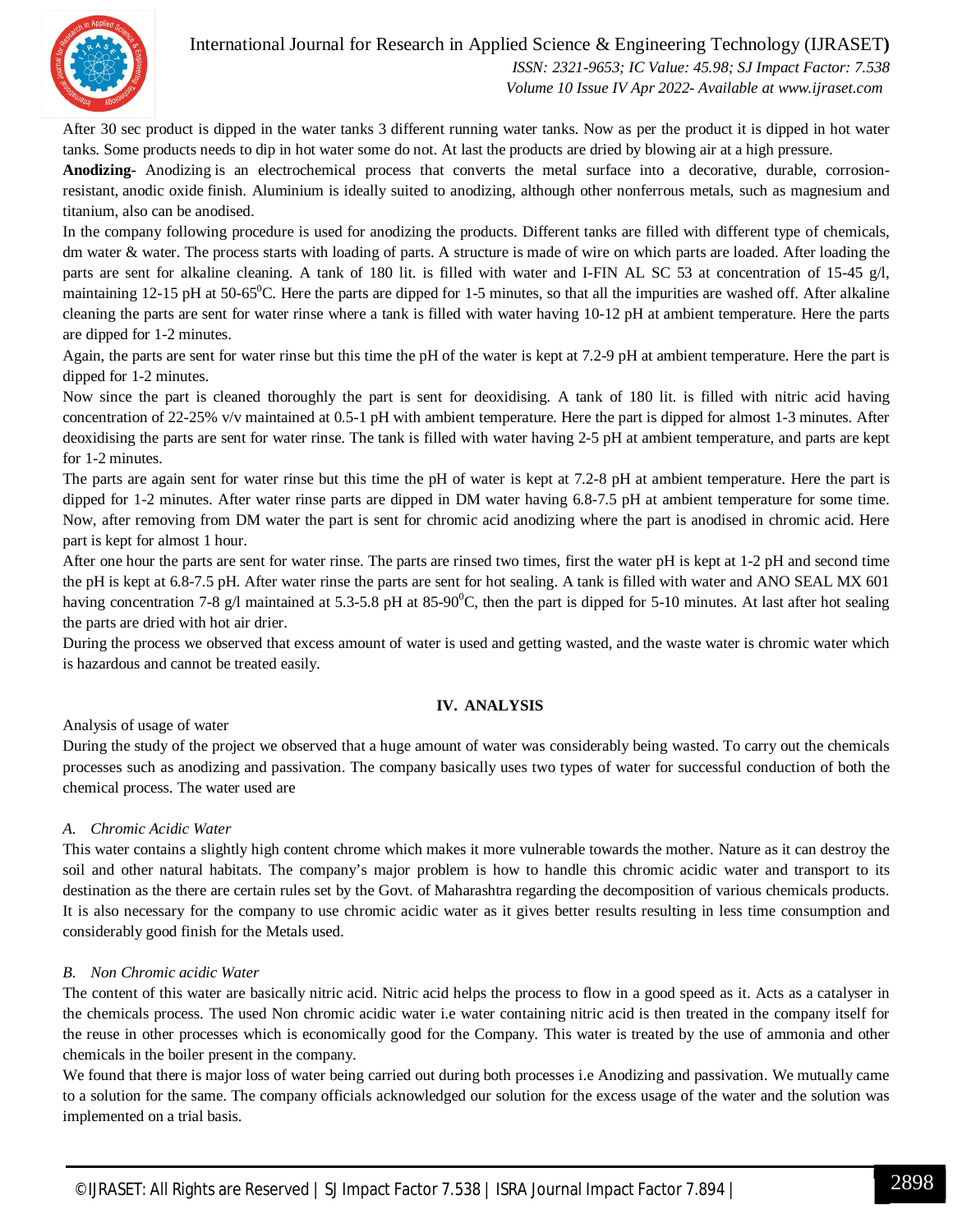International Journal for Research in Applied Science & Engineering Technology (IJRASET**)**



 *ISSN: 2321-9653; IC Value: 45.98; SJ Impact Factor: 7.538 Volume 10 Issue IV Apr 2022- Available at www.ijraset.com*

#### **V. CONCLUSION**

We observed that in both the process water is excessively used so we found the solution to install hand showers so that the water is not used excessively.

The sole purpose is to install a water shower same as we use in our washrooms (used for residential purpose). The logic behind using a water shower is only to save water. The labor incharge at the site uses the water rinse tank to dip the product inside tank which definitely uses water at a very high quantity because they also maintain ph of water rinse tank at 7.5 to 8. (approx.). The shower uses less water and more force which definitely complete the cleaning process and requirement of the job. For the treatment of Non-Chromic water we have suggested two methods i.e.,

*1)* Urea and Ammonia

*2)* Carbonate Rocks and Metal Oxides

#### **REFERENCE**

- [1] C. Kammer: Aluminium Taschenbuch 1 Grundlagen und Werkstoffe (Aluminium-Verlag Düsseldorf, Germany 2002).
- [2] T.W. Jelinek: Oberflächenbehandlung von Aluminium (Eugen G. Leuze Verlag Saulgau / Württemberg, Deutschland 1997).
- [3] A.W. Brace: The Technology of Anodizing Aluminium (Interall S.r.l., Italy 2000). 4]S. Wernick, R. Pinner and P.G. Sheasby: The Surface Treatment and Finishing of Aluminium and its Alloys (ASM International Metals, USA 1987).
- [4] W. Hübner, C.-Th. Speiser: Die Praxis der anodischen Oxidation des Aluminiums (Aluminium- Verlag Düsseldorf, 1988).
- [5] G. Alisch, S. Steinhäuser, B. Wielage and H. Podlesak: in: Schriftenreihe Werkstoffe und werkstofftechnische Anwendungen, edited by B. Wielage, 7. Werkstofftechnisches Kolloquium, Chemnitz (2004).
- [6] H. Buff: Liebigs Ann. Chem. 102, No. 3 (1857), p. 265
- [7] A. Güntherschulze: Ann. Physik 21 (1906), p. 929
- [8] German Patent, DRP 263 603 (1910)
- [9] G.D. Bengough and J.M. Stuart: DRP 413875, 413876 (1924)